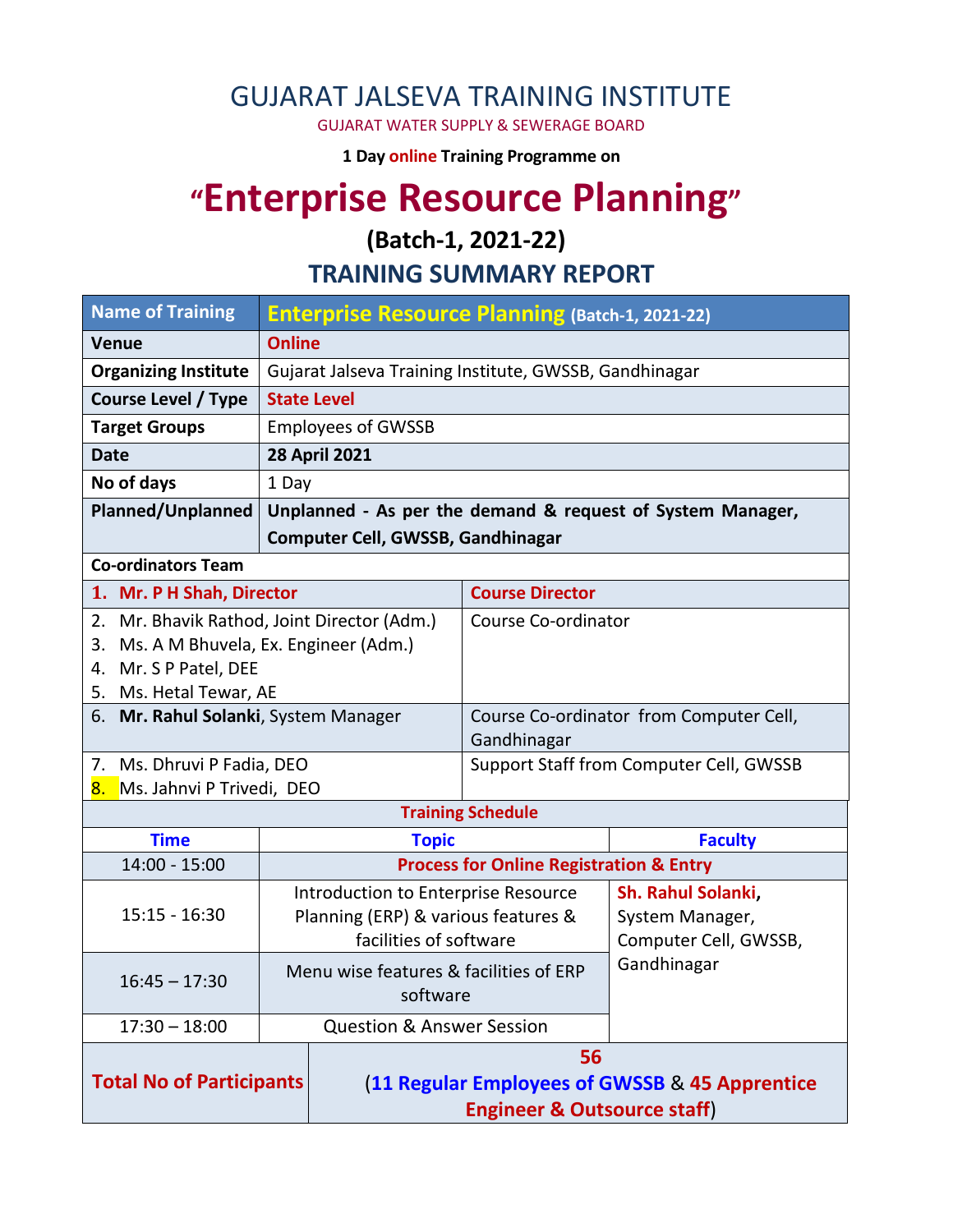#### **List of Regular Employees of GWSSB**

| No.          | <b>CPF NO.</b> | <b>Name</b>                      | <b>Designation</b> | <b>Office &amp; Place</b> |
|--------------|----------------|----------------------------------|--------------------|---------------------------|
| 1            | GWSSB/10499    | BALDEVBHAI DAMJIBHAI PRAJAPATI   | AE(C)              | PHSSD, Tarapur            |
| $\mathbf{2}$ |                | Bhumibahen Rakeshbhai Chauhan    | AAE (C)            | PHSSD, Modasa             |
| 3            | GWSSB/10444    | DHRUV RAMESHBHAI PATEL           | AE(C)              | PHSSD, Anand              |
| 4            |                | JAYDIP JIVRAJBHAI GABANI         | AAE (C)            | PHMD, Bhavnagar           |
| 5            |                | Kishan Jerambhai Chadotara       | AAE (M)            | PHMSD, Bhachau            |
| 6            |                | Maheshkumar Mafatlal Patel       | AAE (C)            | PHSSD, Bhachau            |
| 7            |                | MANSI JAYKISHAN YAGNIK           | AAE (C)            | PHWD, Anand               |
| 8            |                | Mayur Khengarbhai Makwana        | AAE (C)            | PHSSD-2, Rapar            |
| 9            | GWSSB/10247    | NISARG VALLABHBHAI PATEL         | EE (C) In-charge   | PHWD, Nakhtrana           |
| 10           |                | RIZWAN ANWARBHAI VOHRA           | AAE (C)            | PHSSD, Nadiad             |
| 11           |                | SHIVANGINI GHANSHYAMSINH SOLANKI | AAE (C)            | PHWD, Godhra              |

## **List of Employees (Outsource staff/Apprentice Engineer)**

| No.                     | <b>Name</b>                       | <b>Designation</b>          | <b>Office &amp; Place</b> |
|-------------------------|-----------------------------------|-----------------------------|---------------------------|
| $\mathbf{1}$            | Aditya Jatinbhai Dave             | Apprentice Engineer         | PHMSD, Bhuj               |
| $\mathbf{2}$            | AKSHAR LALJIBHAI CHHAYANI         | Apprentice Engineer         | PHMSD, Jasdan             |
| $\overline{\mathbf{3}}$ | AMRINBANU M SAIYED                | Apprentice Engineer         | PHSSD, Anand              |
| 4                       | Arpit Mahendrabhai Gor            | Apprentice Engineer         | PHSSD, Bhachau            |
| 5                       | AZADKUMAR RANDHIRBHAI KOTHIVAR    | <b>Outsourcing Engineer</b> | PHWD, Bhuj                |
| 6                       | <b>BHAVIN MUKESHBHAI MISTRY</b>   | Apprentice Engineer         | PHSSD, Kapadwanj          |
| $\overline{\mathbf{z}}$ | Chirag Jitendrabhai Parmar        | Apprentice Engineer         | PHSSD, Mundra             |
| $\pmb{8}$               | HARESH DAMJI MAHESHWARI           | Apprentice Engineer         | PHSSD, Mundra             |
| $\boldsymbol{9}$        | Hema Chaturvedi                   | Apprentice Engineer         | Zone-4, Kutch             |
| ${\bf 10}$              | Hirel Ashokbhai Prajapati         | Apprentice Engineer         | PHMSD, Bhachau            |
| ${\bf 11}$              | <b>Hukamsinh Parmar</b>           | Apprentice Engineer         | PHC, Bhuj                 |
| 12                      | Jaysheel Hitendra Rawal           | <b>Apprentice Engineer</b>  | PHSSD, Bhuj               |
| 13                      | JIGNESH KISHORBHAI DAYANI         | <b>Outsourcing Engineer</b> | Zone-4, Kutch             |
| 14                      | KALPESH VANZARA                   | Apprentice Engineer         | PHMSD, Modasa             |
| 15                      | Kaushik Narshibhai Jethva         | Apprentice Engineer         | PHMSD, Bhachau            |
| 16                      | <b>KETAN B MAKWANA</b>            | Apprentice Engineer         | PHWD, Anand               |
| $17\,$                  | Kinjal Dineshkumar Tripathi       | Apprentice Engineer         | PHMSD, Bhuj               |
| 18                      | Kinjal Jitendrabhai Dave          | Apprentice Engineer         | PHC, Bhuj                 |
| 19                      | Kirtikumar Kamleshbhai Maheshwari | Apprentice Engineer         | PHSSD-2, Rapar            |
| 20                      | Lalji Hasamukhbhai Sankhol        | Apprentice Engineer         | PHSSD-2, Rapar            |
| 21                      | Mainakkumar kantilal Patel        | Apprentice Engineer         | PHSSD, Modasa             |
| 22                      | MAYUR DANABHAI GADHADARA          | Apprentice Engineer         | PHMSD, Jasdan             |
| 23                      | MEET MANOJBHAI PANCHAL            | Apprentice Engineer         | PHWD, Nadiad              |
| 24                      | MIHIR SHARMA                      | Apprentice Engineer         | PHMSD, Modasa             |
| 25                      | MIHIRKUMAR BHARATBHAI PATEL       | Apprentice Engineer         | PHSSD, Sevaliya           |
| 26                      | Mota Shivji Damji                 | Apprentice Engineer         | PHSSD, Mundra             |
| 27                      | <b>NIRMAL PATEL</b>               | Apprentice Engineer         | PHMSD, Modasa             |
| 28                      | NOMANBHAI SUKHI                   | Apprentice Engineer         | PHSSD, Halol              |
| 29                      | <b>OVESHBHAI SUJELA</b>           | Apprentice Engineer         | PHSSD, Godhra             |
| 30                      | PRACHI KEKIN GANATRA              | Apprentice Engineer         | PHWD, Bhuj                |
| 31                      | PRASHANT BHAVESHBHAI PRAJAPATI    | Apprentice Engineer         | PHSSD, Matar              |
| 32                      | RABBANALI H SAIYAD                | Apprentice Engineer         | PHSSD, Petlad             |
| 33                      | RAJAN NITINBHAI CHHATRADA         | <b>Outsourcing Engineer</b> | Zone-4, Kutch             |
| 34                      | RAKHI HIRALAL HADIYA              | Apprentice Engineer         | PHWD, Bhuj                |
| 35                      | Sailesh Jagdish Fafal             | Apprentice Engineer         | PHSSD, Mundra             |